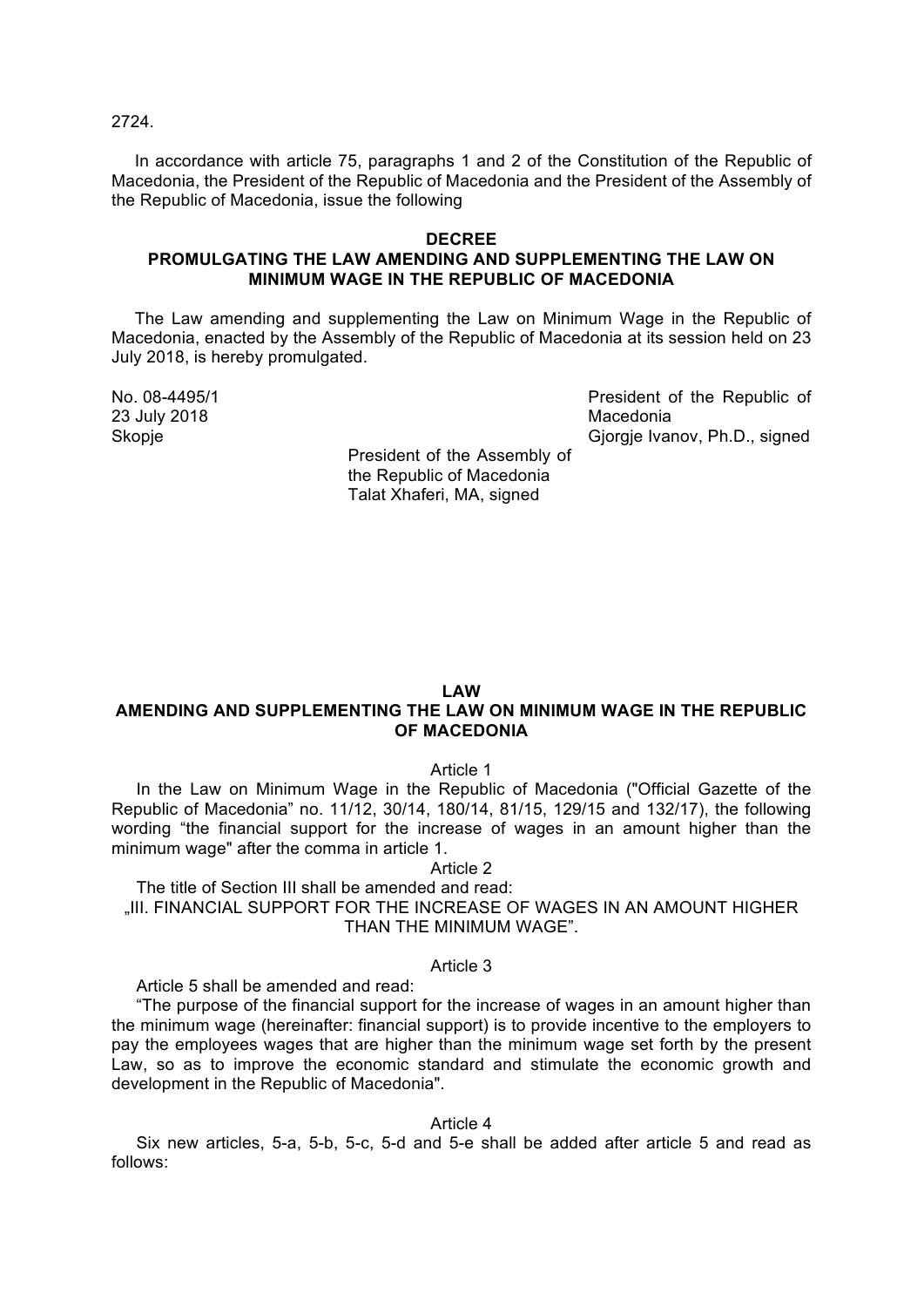#### "Article 5-а

The financial support shall be provided to employers that have the status of a legal entity or are performing an activity independently, and which, in the preceding year, had expenses for the employees (wages, allowances, taxes and allowances and contributions of the mandatory social insurance) in the amount exceeding 50% of the total expenditures, according to the data in the annual account deposited in the Central Register of the Republic of Macedonia, with the exception of employers from the public sector and employers pursuing an activity of public interest.

# Article 5-b

(1) The financial support shall be provided for the employer referred to in Article 5-a of the present Law who shall fulfill the following conditions:

- the employer has paid the employee an average gross wage up to MKD 26,250 in October, November and December 2017,

- the employer has not been exempt from the payment of mandatory social insurance contributions and/or personal income tax for the employee,

- the employer has the status of an active incumbent, i.e. is not in the process of bankruptcy or liquidation or a striking off procedure in accordance with Articles 477, 477-a, 552-a and 552-b of the Company Law, and

- the employer has settled its obligations for the payment of wages, contributions of the mandatory social insurance and taxes as of the last day of the month subject of the financial support.

(2) The financial support shall be realized following the disbursement of the wage for the month subject of the financial support.

## Article 5-c

(1) In the monthly calculations for integrated collection submitted to the Public Revenues Office, and in compliance with the Law on mandatory social security contributions, the employer shall clearly mark the employees, subject of Article 5-d of the present Law, for whom the provision of financial support is requested.

(2) For the purposes of disbursement of the financial support, the Public Revenues Office shall submit the processed data referred to in paragraph (1) of the present Article to the Ministry of Labour and Social Policy within 30 days upon the end of the month subject of the request for financial support.

(3) The financial support shall be paid through the Ministry of Labour and Social Policy.

(4) The manner of granting the financial support shall be prescribed by the Minister of labour and social policy in consultations with the Minister of finance.

## Article 5-d

(1) The funds for the payment of the financial support shall be provided from the Budget of the Republic of Macedonia. The financial support shall be paid for the period July 2018 – December 2019.

(2) The financial support per employee shall amount to 30% of the difference between the gross wage of the employee in the current month and the average gross wage of the employee paid in October, November and December 2017, and it shall not exceed MKD 1,200 monthly per employee.

(3) The gross wage referred to in paragraph (2) of the present article shall be the calculate gross base wage from the monthly calculation for integrated collection.

(4) The rate of the minimum wage of the employee under paragraph (2) of the present article who is working part time or less hours of work than the full hours of work shall be calculated in proportion to the number of hours worked.

## Article 5-e

(1) The employer who shall receive financial support shall be obligated:

- to retain the supported employee at least one year after the expiry of the period of financial support.